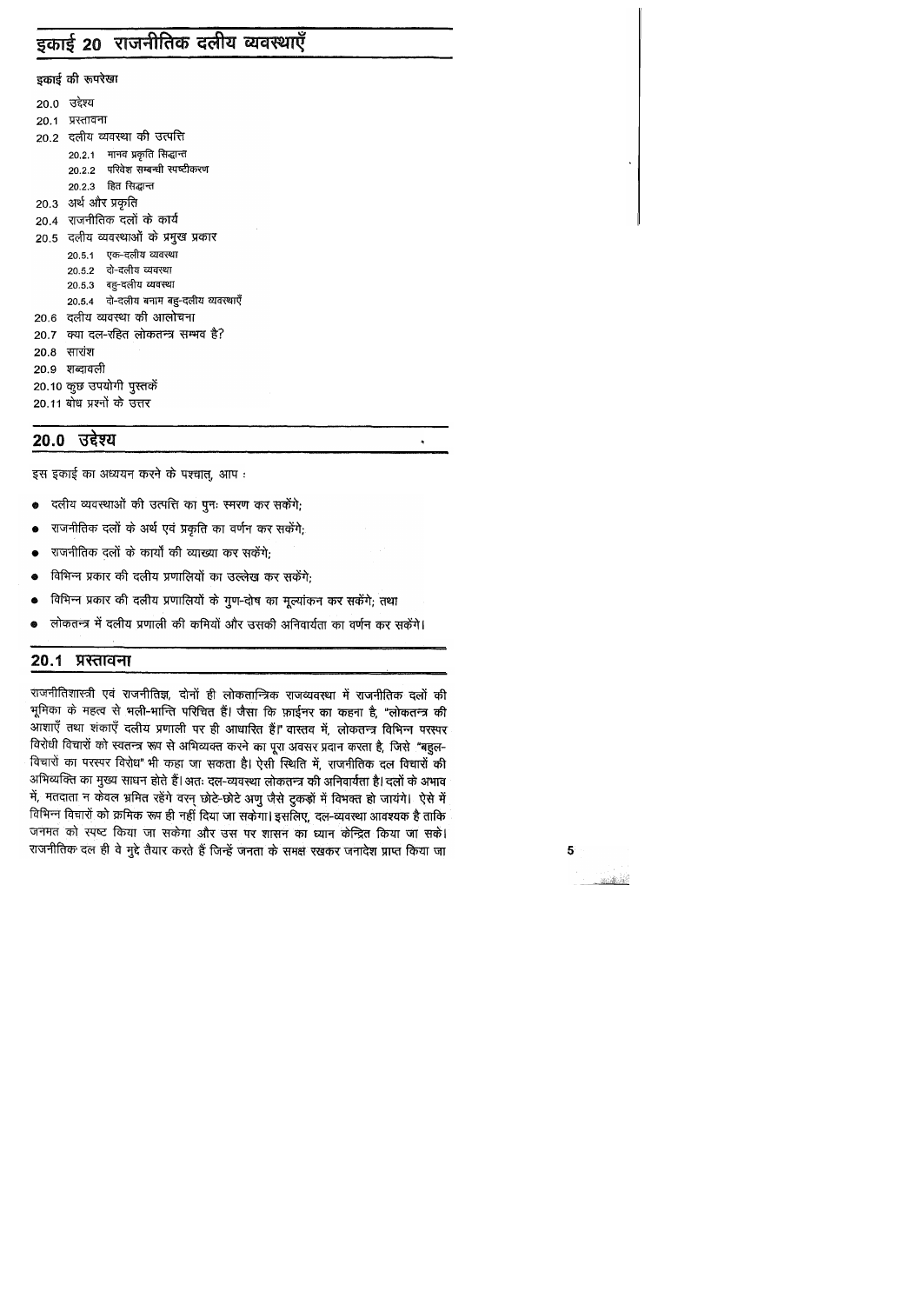सके। अतः, तुलनात्मक राजनीति के विद्यार्थियों के लिए यह बहुत उपयोगी और रोचक है कि वे दल-व्यवस्था की उत्पत्ति, अर्थ, प्रकार तथा गुण-अवगुणों का ज्ञान प्राप्त करें।

## 20.2 दलीय व्यवस्था की उत्पत्ति

राजनीति शास्त्रियों ने दल-व्यवस्था की उत्पत्ति की अनेक व्याख्याएँ प्रस्तुत की हैं। इन्हें मोटे तौर पर तीन श्रेणियों में रखा जा सकता है, जिनपर आगे चर्चा की जा रही है:

## 20.2.1 मानव प्रकृति सिद्धान्त

इस श्रेणी में दल-व्यवस्था की उत्पत्ति के विषय में तीन स्पष्टीकरण प्रस्तुत किए गए हैं। प्रथम, सर हेनरी मेन जैसे विद्धानों का विचार है कि दलों की उत्पत्ति का मूल कारण मानव की झगड़ालू (संघर्ष की) प्रकृति में निहित है। दूसरे शब्दों में, अपने कठोर परस्पर-विरोधी विचारों को संगठित अभिव्यक्ति प्रदान करने के उद्देश्य से मनुष्य दल बनाते हैं।

मानव प्रकृति सिद्धान्त से संबंधित दूसरी श्रेणी के अनुसार लोगों की मानसिक प्रवृत्ति (temperament) राजनीतिक दलों की उत्पत्ति के लिए उत्तरदायी है। दूसरे शब्दों में, विभिन्न लोगों की अत्नग-अलग प्रवृत्तियाँ उन्हें अलग-अलग राजनीतिक दलों की स्थापना के लिए प्रेरित करती हैं। जदाह्नरण के लिए, जो लोग स्थापित सामाजिक-आर्थिक व्यवस्था को बनाए रखने के पक्ष में हैं उन्हें राजनीतिक विभाजन-रेखा के दक्षिण पंथी कहा जाता है। दूसरी ओर, जो लोग व्यवस्था में आमूल परिवर्तन के पक्षधर होते हैं वे प्रायः वामपंथी कहलाते हैं। अन्य शब्दों में यह भी कह सकते हैं कि जो लोग परिवर्तन के पक्ष में हैं वे स्वयं को एक दल के रूप में संगठित कर लेते हैं, और जो परिवर्तन-विरोधी हैं वे दूसरा दल बना लेते हैं।

दलों की उत्पत्ति से सम्बन्धित मानव प्रकृति का तीसरा स्पष्टीकरण यह है कि दलों की उत्पत्ति राजनीतिक नेताओं के चमत्कारी व्यक्तित्त्व के कारण भी हो सकती है। जनसाधारण को अपने विचारों को स्पष्टता एवं क्रमबद्धता प्रदान करने के लिए उचित नेतृत्त्व की आवश्यकता होती है। अतः दलों की उत्पत्ति बहुत कुछ इस बात पर निर्भर करती है कि ऐसा नेतृत्त्व उपलब्ध हो जोकि प्रभावी और गतिशील हो तथा जो जनसाधारण को लक्ष्य-प्राप्ति की दिशा में सक्रिय रहने के लिए प्रेरित कर सके।

### 20.2.2 परिवेश सम्बन्धी स्पष्टीकरण

उपरोक्त विचारों के अतिरिक्त, इस सम्बन्ध में काफ़ी तथ्य उपलब्ध हैं कि पार्टी व्यवस्था के विकास में सामाजिक-आर्थिक परिवेश की भूमिका भी महत्वपूर्ण होती है। उदाहरण के लिए आधुनिक लोकतान्त्रिक दल-व्यवस्था कम से कम दो महत्वपूर्ण राजनीतिक घटनाओं का परिणाम है। ये हैं: (क) निरंकुश राजतन्त्र में राजाओं की शक्तियों को सीमित किया जाना; तथा (ख) मतदान के अधिकार को व्यापक और सार्वभौमिक रूप देकर समस्त वयस्क जनता को प्रदान करना। अतः, यह स्वाभाविक है कि दलों की उत्पत्ति की पृष्ठभूमि में, राजा की शक्ति को सीमित करने के लिए विधायिका द्वारा किया गया संघर्ष, तथा मतदान के आधार को विस्तृत बनाने के प्रयास शामित्न हैं। वर्ष 1680 तक ब्रिटिश राजनीति, राजा और संसद दोनों के ध्यानाकर्षण का केन्द्र बन चुकी थी। तब राजतन्त्र की असीमित शक्तियों का विरोध करने वालों को व्हिग (Whig), तथा राजतन्त्र के समर्थकों को टोरी (Tory) कहा गया। यही आगे चलकर क्रमशः उदार, या लिबरल पार्टी तथा अनुदार अर्थात् कन्ज़र्वेटिव पार्टी बन गए।

## 20.2.3 हित सिद्धान्त

ऐसा विश्वास किया जाता है कि ऊपर वर्णित सभी स्पष्टीकरण आंशिक रूप से सत्य हैं, फिर भी किसी एक को पूरी तरह सही नहीं कहा जा सकता है। उदाहरण के लिए मानव की झगड़ालू, या संघर्ष की, प्रकृति मानव व्यवहार का एक पक्ष मात्र है। उसी प्रकार, किसी राजनीतिक नेता की

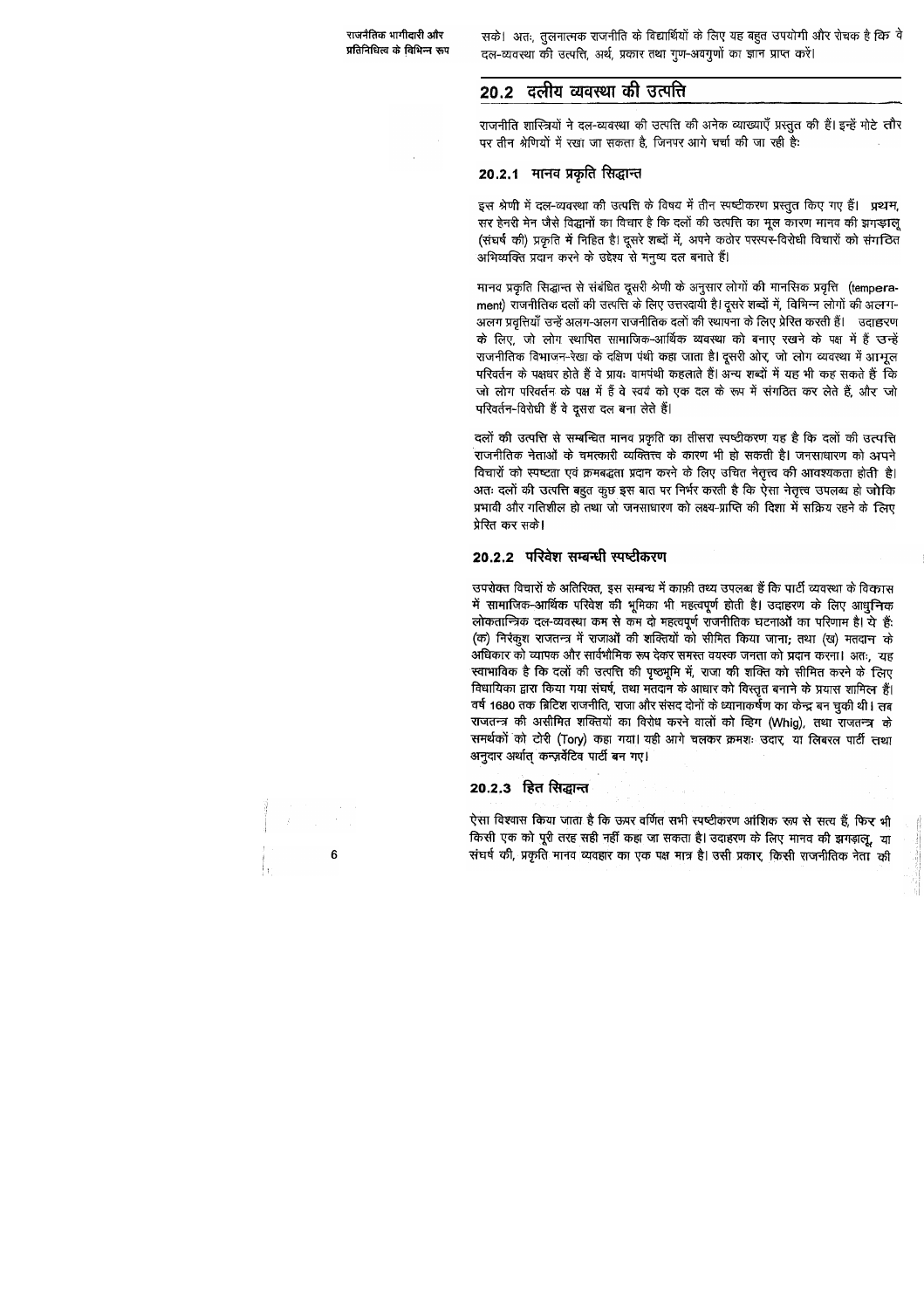राजनीतिक प्रवृत्ति तथा उसकी गतिशीलता का कोई निश्चित कारक नहीं हो सकता है। इन रपष्टीकरणों की कमियों के कारण दलों की उत्पत्ति के 'हित सिद्धान्त' का प्रवर्तन किया गया है। इस सिद्धान्त को बड़े पैमाने पर स्वीकार किया गया है। इस सिद्धान्त का आधार यह मान्यता है कि राजनीतिक दलों की स्थापना विभिन्न हितों के लिए होती है। अन्य शब्दों में कहा जा सकता है कि राजनीतिक दल, व्यक्तियों तथा समूहों के हितों की अभिव्यक्ति की सशक्त एजेंसियाँ हैं। किसी व्यक्ति की राजनीतिक गतिविधियाँ जिन हितों से प्रेरित होती हैं वे उन हितों की प्रकृति और विस्तार पर बहुत कुछ निर्भर करता है। हितों का विकास मानव के सांस्कृतिक परिवेश पर भी निर्भर करता है। किसी व्यक्ति-विशेष का जन्म, उसकी शिक्षा तथा अनुभव उसके हितों का निर्धारण करते हैं; और फिर यही उसके दल-सम्बन्धों का निर्धारण भी करते हैं।

'हित-सिद्धान्त' आर्थिक हितों के महत्व को मान्यता देता है, जिनके द्वारा व्यक्ति का वह निर्णय प्रभावित होता है जिसके अनुसार वह किसी दल-विशेष या दलों के संगठन का सदस्य बनता है। फिर भी यह सिद्धान्त मार्क्सवादी वर्ग संघर्ष सम्बन्धी विचारों को स्वीकार नहीं करता। यह सिद्धान्त सामाजिक वर्गों के प्रति समर्पण पर आधारित है। वास्तव में समस्त सामाजिक व्यवस्था को धनवानों (haves) और धनहीनों (havenots) में विभाजित कर देना एक गम्भीर परिवेश को आवश्यकता से अधिक सरल बना देता है। इसलिए सार रूप में यह तर्क दिया जा सकता है कि सामान्यतया मानव

उद्देश्यों की प्राप्ति की आशा होती है।

# 20.3 अर्थ और प्रकृति

राजनीतिक दल ऐसे लोगों का समूह होता है जो अपने सदस्यों को विधायिका तथा सार्वजनिक पदों पर निर्वाचित करवाने का प्रयास करते हैं। व्यक्तियों के ये समूह औपचारिक रूप से संगठित होते हैं, और उनकी अपनी (दल के नाम की) पहचान होती है। यह परिभाषा पर्याप्त रूप से व्यापक है। यह अमेरिका की जानी-मानी पार्टियों, (डेमोक्रेटिक तथा रिपब्लिकन) या इंगलैण्ड की लेबर तथा कन्ज़र्वेटिव पार्टियों की ही परिभाषा नहीं है। यह सभी उन संगठनों की परिभाषा भी है जो छोटे होते हैं तथा चुनावों में अधिक स्थान भी प्राप्त नहीं कर सकते हैं। यह दल चुनावों के लिए उम्मीदवारों को कार्यकर्त्ता उपलब्ध करवाते हैं, तथा उनके लिए धन की आपूर्ति भी करते हैं। यह परिभाषा इस बात का संकेत है कि पार्टियाँ तीन राजनीतिक रंगभूमियों में पाई जाती हैं। ये इस प्रकार हैं: कोई भी दल लोगों के दिमाग़ों के एक लेबल (label) के रूप में पाया जाता है; एक ऐसा संगठन जो कि सदस्यों को स्वयं में शामिल करता है तथा उम्मीदवारों के लिए अभियान चलाता है; तथा नेताओं का ऐसा समूह जो सरकार की विधायी एवं कार्यपालिका अंगों को संगठित और नियन्त्रित करने का प्रयास करते हैं।

'राजनीतिक दल' के ऊपर बताए गए अर्थ पर विचार करने से यह स्पष्ट हो जाता है कि पार्टियों तथा अन्य छोटे और अस्थायी संगठनों में क्या अंतर है। इसी प्रकार, दलों तथा दबाव समूहों का तथा गुटों का अंतर स्पष्ट हो जाता है। उदाहरण के लिए, खाद्यान्न मूल्य समिति (Food Price committee) अथवा अकाल प्रतिरोध समिति (Femine Resistance Committee) जैसे अस्थायी राजनीतिक संगठनों की स्थापना किसी विशेष अस्थायी मुद्दे का समर्थन या विरोध करने के लिए स्थापित की जाती है। दूसरी ओर, राजनीतिक दलों में काफ़ी हद तक स्थायित्व होता है। दूसरे, केवल राजनीतिक दल ऐसे संगठित समूह हैं जिनके द्वार (कम से कम सैद्धान्तिक रूप से) सभी के लिए खुले होते हैं, तथा जिनके हित संकीर्ण नहीं होते। ऐसा इसलिए होता है क्योंकि पार्टियों का उद्देश्य किसी एक विशेष समस्या पर केन्द्रित न होकर सरकार की समस्याओं को सुलझाने से सम्बद्ध होता है। उनके द्वार सब के लिए खुले होते हैं, और वे समाज के अधिक से अधिक सदस्यों एवं वर्गों को अपनी ओर आकर्षित करने का प्रयास करते हैं। इस परिप्रेक्ष्य में राजनीतिक दल, हित और दबाव समूहों से भिन्न होते हैं क्योंकि उनका (हित और दबाव समूहों का) उद्देश्य तो केवल अपने सदस्यों के हितों की अभि वृद्धि तक सीमित होता है।

तीसरे, पार्टियों के स्पष्ट और सुनिश्चित उद्देश्य होने चाहिए। दलों के उद्देश्य प्रायः तात्कालिक और

#### राजनीतिक दलीय व्यवस्थाएँ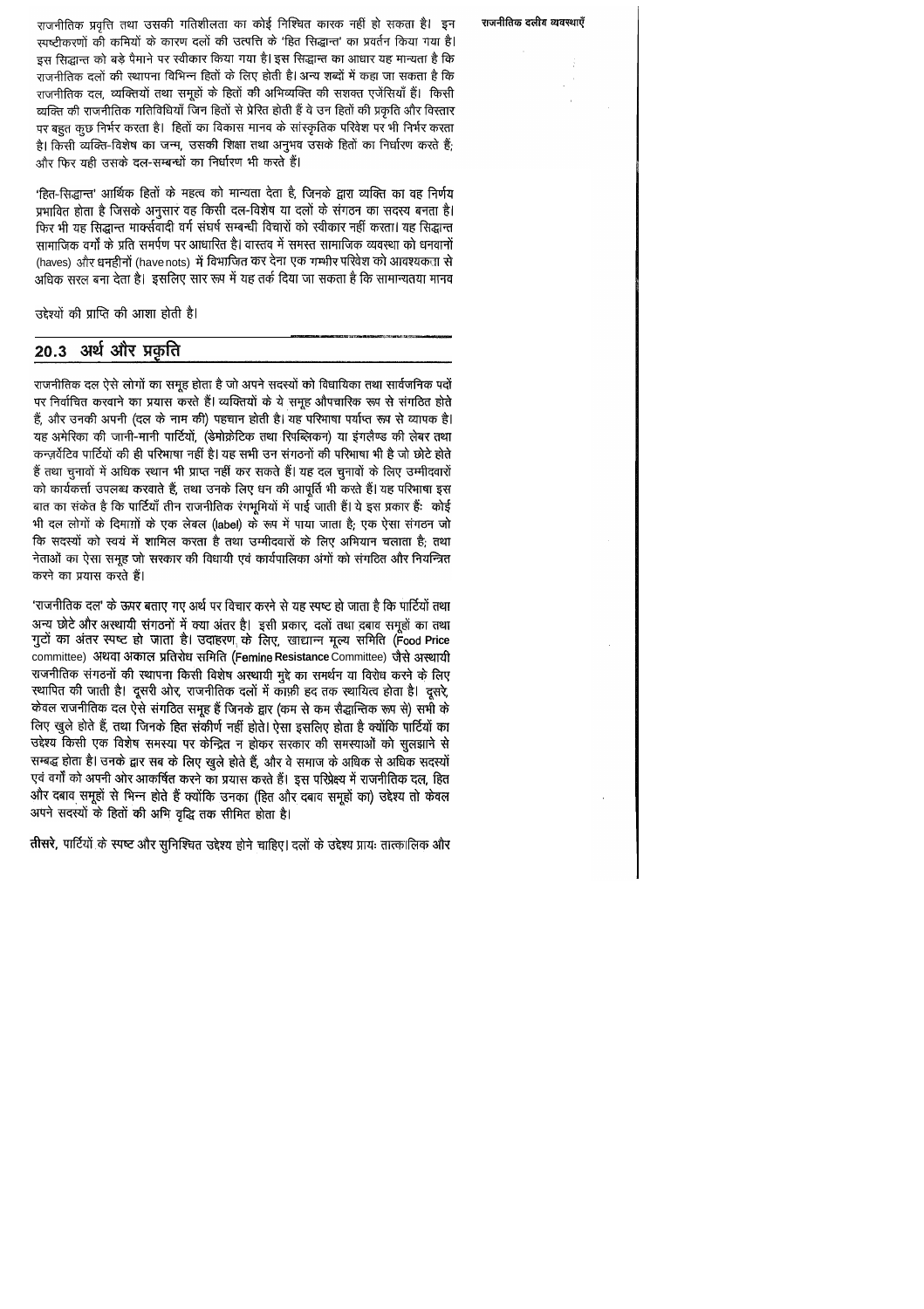अंतिम लक्ष्यों, दोनों का समन्वय होता है। दलों के कार्यक्रमों में कानून और सरकार के विषय में उनके विचार, तथा भविष्य के राजनीतिक रूप के बारे में उनके विचार शामिल होते हैं। प्रत्येक दल अपने राजनीतिक विचारों का प्रचार करता है।

चौथे, दलों के कार्यक्रमों में उन सम्भावित भौतिक उपलब्धियों की भी व्यवस्था होती है जो सत्ता प्राप्त करने पर उन्हें मिल सकती हैं। वास्तव में, जैसा कि हम भारत में देखते हैं, अधिकांश दल किसी न किसी प्रकार सत्तारूढ़ होना चाहते हैं, चाहे वे प्रचार के लिए यही कहते हैं कि वे सम्प्रदायवाद जैसे दोषों के विरोध पर आधारित विचारधारा के माध्यम से सत्ता में आना चाहते हैं। इस अर्थ में भी राजनीतिक पार्टियाँ, दबाव अथवा हित समूहों से भिन्न होती हैं, क्योंकि हित और दबाव समूहों के तो कोई निर्वाचन क्षेत्र नहीं होते जिनका विश्वास प्राप्त करके वे सरकार बनाने के लिए एक-दूसरे का मुक़ाबला करें। इस प्रकार राजनीतिक दल, सामूहिक हितों का समन्वय होता है जोकि सामान्य राजनीतिक नीतियाँ लागू करवाना चाहते हैं। उधर, दबाव समूह तो दलों का समर्थन करने वाली सजीव 'जनता' होती है।

राजनीतिक दलों से भिन्न तथा हित एवं दबाव समूहों की भान्ति 'गुटों' को भी किसी राजनीतिक लक्ष्य की प्राप्ति के लिए संगठित नहीं किया जाता। साथ ही, उनका कोई स्थायी संगठन भी नहीं होता। अतः, गुटों को लोगों का ऐसा समूह कह सकते हैं जो दलों के भीतर रहते हुए किसी संकीर्ण हित की अभिवृद्धि के लिए प्रयास करते हैं। वे सम्पूर्ण दल को सामूहिक हितों (उदाहरण के लिए चुनाव जीतने) के लिए प्रयत्न नहीं करते हैं।

चुनावों के समय सामान्य हितों तथा राष्ट्रीय एकता को बनाए रखने की सांविधानिक अपील की जाती है। अतः दल-व्यवस्था, मार्क्सवाद के वर्ग-संघर्ष के सिद्धान्त को स्वीकार नहीं कर सकती। इसका अर्थ यह हुआ कि राजनीतिक दल, वर्ग-सीमाओं से ऊपर उठकर कार्य करते हैं। वे संकीर्ण गुट-हितों से भी ऊपर होते हैं। विचारधाराओं और कार्यक्रमों में अंतर होते हुए भी सभी दल सदैव प्रत्येक मुद्दे पर एक-दूसरे का विरोध नहीं करते हैं। अतः राजनीतिक दल, समाज के विविध वर्गों के संगठन होते हैं, जो न्यूनाधिक रूप से स्थायी और व्यवस्थित होते हैं। उनका उद्देश्य, संविधान के अनुकूल, उसकी सीमा में रहते हुए, अपने नेताओं का सरकार पर नियन्त्रण प्राप्त करना या बनाए रखना, तथा इस नियंत्रण के माध्यम से अपने सदस्यों को सभी प्रकार के लाभ प्राप्त करवाना होता है।

#### बोध प्रश्न 1

क) अपने उत्तरों के लिए नीचे दिए गए स्थान का प्रयोग कीजिए। नोटः

ख) इस इकाई के अंत में दिए गए उत्तरों से अपने उत्तर मिलाइए।

1) दल-व्यवस्था की उत्पत्ति के मानव प्रकृति सिद्धान्त का संक्षेप में विवेचन कीजिए।

2) 'राजनीतिक दलों' को परिभाषित कीजिए, तथा दलों और दबाव समूहों में अंतर स्पष्ट कीजिए

8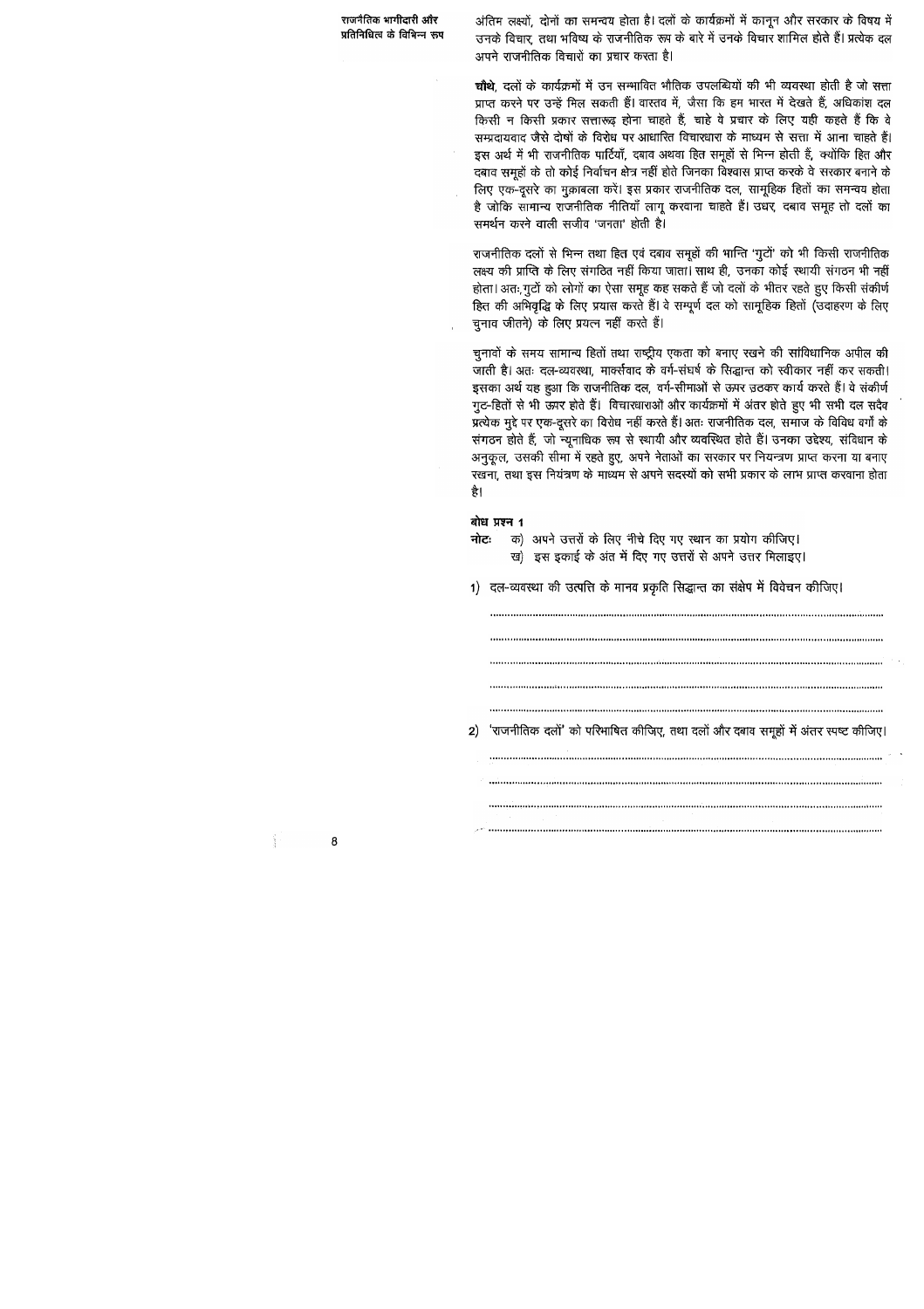## 20.4 राजनीतिक दलो के कार्य

पार्टियाँ, राजनीतिक व्यवस्था के लिए जो कार्य करती हैं उनके माध्यम से वे लोकतान्त्रिक सरकार में योगदान करती हैं। इन कार्यों को मोटे तौर पर छह श्रेणियों में विभाजित किया जा सकता है। प्रथम, राजनीतिक दल वर्गीय (sectional) हितों का समन्वय करते हैं, भौगोलिक विभिन्नताओं पर सेतुबंध का कार्य करते हैं, तथा समरूपता एवं एकता लाने का प्रयास करते हैं। अन्य शब्दों में, पार्टियों के माध्यम से विभिन्न हितों का समीकरण किया जाता है। इसके द्वारा समाज और राजनीति व्यवस्थित रहती है।

**दूसरे**, राजनीतिक दल चुनावों के लिए उम्मीदवारों का नामांकन करके लोकतान्त्रिक सरकार को योगदान देते हैं। दलों के अभाव में, मतदाताओं के समक्ष प्रतिबद्धता-विहीन अनेक उम्मीदवारों का समूह उपस्थित हो जायगा और तब प्रत्येक उम्मीदवार अपने व्यक्तिगत सम्बन्धों और अपनी उपलब्धियों के आधार पर मत प्राप्त करने की चेष्टा करेगा। यह भंयकर स्थिति हो सकती है। राजनीतिक दल विभिन्न निर्वाचन क्षेत्रों में अपने उम्मीदवार खड़े कर इस ख़तरे को टाल सकते हैं। वे चुनाव जीतने के लिए अभियान चलाते हैं। यदि कोई प्रत्याशी गरीब हो तो राजनीतिक दल चुनाव लड़ने पर होने वाले खर्च का वहन भी करते हैं।

तीसरे, राजनीतिक दल चुनाव के लिए उम्मीदवारों की संख्या को कम रखकर, उनकी विजय की सम्भावना को अधिक व्यावहारिक बनाकर एक अन्य प्रकार से भी लोकतान्त्रिक व्यवस्था में सहयोग देते हैं। जिन दलों को पिछले चुनावों में अधिक मत मिले होंगे, वे यह अपेक्षा कर सकते हैं कि अगली बार भी अच्छी संख्या में मत प्राप्त कर जीत सकेंगे। इससे निर्दलीय तथा अन्य ग़ैर-गम्भीर उम्मीदवारों को हतोत्साहित किया जा सकता है। इस प्रकार, चुनावों का केन्द्र सुसंगठित राजनीतिक दलों और उनके उम्मीदवारों तक सीमित हो जाता है। परिणामस्वरूप मतदाताओं के समक्ष चयन करने के लिए व्यावहारिक परिस्थिति होती है और वे तार्किक एवं विवेकपूर्ण निर्णय कर सकते हैं।

चौथे, राजनीतिक दल अपने चुनाव घोषणा-पत्रों के माध्यम से विभिन्न वैकल्पिक कार्यक्रम प्रस्तुत करके मतदाताओं द्वारा प्रतिनिधियों को चुनने का कार्य सरल कर देते हैं। किसी भी चुनाव अभियान में प्रत्येक उम्मीदवार द्वारा पेश किए गए कार्यक्रमों में थोड़ी-बहुत भिन्नता तो होती ही है। विभिन्न चुनावों में भी ऐसा ही होता है, क्योंकि प्रत्येक निर्वाचन के समय परिस्थितियाँ और मुद्दे अलग हो सकते हैं। फिर भी, सामान्यतया विभिन्न दलों के उम्मीदवारों द्वारा उठाए गए नीतिगत प्रश्न एवं मुद्दे अन्य पार्टियों के उम्मीदवारों से भिन्न होते हैं। उदाहरण के लिए संयुक्त राज्य अमेरिका के दोनों प्रमुख दलों — डेमोक्रेटिक तथा रिपब्लिकन पार्टियों — के न तो नाम किन्हीं अलग विचारधाराओं की ओर संकेत करते हैं, और न ही वास्तव में उनकी नीतियों में मूलभूत भेद हैं। फिर भी वे दोनों दल, प्रत्येक चुनाव में निरंतर एक-दूसरे से भिन्न कार्यक्रम और मुद्दे पेश करके अधिकाधिक मत प्राप्त करने के प्रयास करते हैं।

इनके अतिरिक्त, पार्टियाँ सार्वजनिक अधिकारियों के कार्यों में समन्वय स्थापित करने में भी सहयोग देती हैं। अमेरिका की सरकार, जो कि शक्तियों के पृथक्करण पर आधारित है, सार्वजनिक नीति के सम्बन्ध में उत्तरदायित्वों का विभाजन करती है। वहाँ यह आवश्यक नहीं है कि राष्ट्रपति तथा प्रतिनिधि सदन और सीनेट के नेतागण सदा एक-दूसरे से सहयोग करें। शक्ति-पृथक्करण द्वारा बन गई खाई को भरने, समन्वित नीतियाँ तैयार करवाने और देश के शासन को अधिक प्रभावी बनाने के कार्य केवल राजनीतिक दलों के सक्रिय योगदान के द्वारा ही सम्भव हो सकते हैं। व्यक्तिगत तौर पर, राष्ट्रपति जिस दल का नेता होता है, कांग्रेस के दोनों सदनों में उस दल के नेताओं के साथ उसके सहयोग की सम्भावना अधिक होती है। उधर, इंगलैण्ड एवं भारत जैसे संसदीय लोकतन्त्र व्यवस्था वाले देशों में मन्त्रिपरिषद्, अर्थात् वास्तविक कार्यपालिका की स्थापना, उसका गठन एवं स्थायित्व इस बात पर निर्भर करता है कि संसद में उसे बहुमत का समर्थन मिलता रहे। सरकार को निर्बाध समर्थन प्रदान करते रहने के लिए सम्बद्ध राजनीतिक दल अपने सांसदों को अनुशासन में रखकर मन्त्रिमंडल को स्थायी और प्रभावी बनाए रखते हैं। वस्तुतः राजनीतिक दलों की भूमिका इतनी अधिक प्रभावी हो गई है कि लोकतन्त्र में प्रायः उन्हें (बहुमत को) सरकार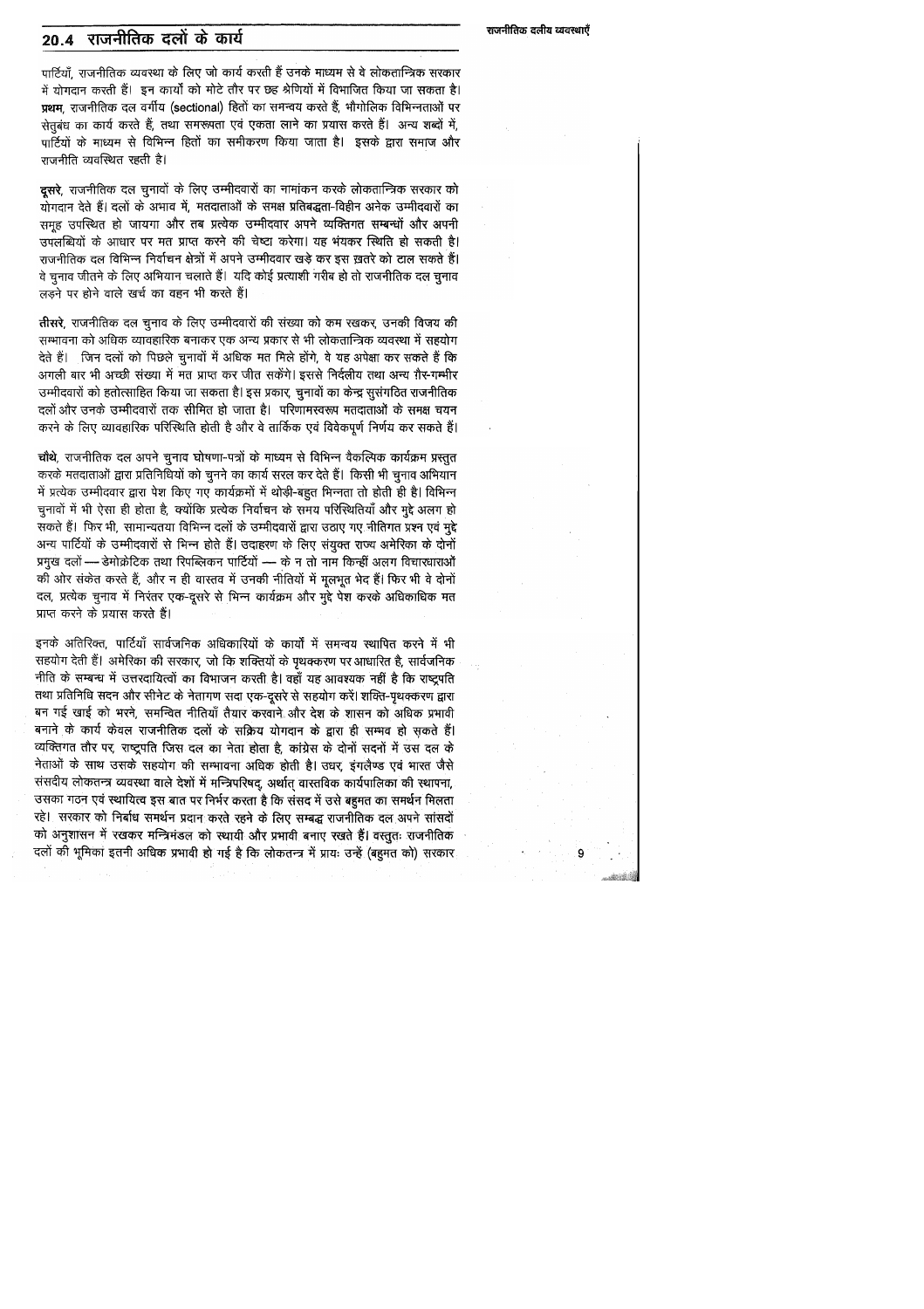का पर्याय मान लिया जाता है, क्योंकि विधायिका की अधिकांश शक्तियों को राजनीतिक दलों ने अपने प्रभाव में ले लिया है।

हालांकि लोकतान्त्रिक चुनावों में विजय प्राप्त करना और अधिक से अधिक सीटों पर क़ब्ज़ा करना प्रत्येक राजनीतिक दल का मूल उद्देश्य होता है, किंतु फिर भी चुनाव में पराजय का अर्थ कभी यह नहीं होता कि पराजित दल समाप्त ही हो गया। ऐसी स्थिति में, अल्पसंख्या में स्थान प्राप्त करने वाला दल, शासन-तन्त्र के दोष उजागर करके सरकार की नीतियों की चौकसी करने का महत्वपूर्ण कार्य करता रहता है। इस प्रकार, सत्ता में या विपक्ष में बने रहकर राजनीतिक दल लोकतन्त्र में अत्यंत महत्वपूर्ण भूमिका निभाते हैं। एक ओर वे लोकतान्त्रिक मूल्यों और प्रतिमानों को सशक्त बनाए रखते हैं; तो दूसरी ओर वे सामाजिक और आर्थिक विकास के लिए समाज में जागृति लाने और उसे सक्रिय रूप देने का कार्य भी करते हैं। इस प्रकार कहा जा सकता है कि राजनीतिक दल, राजनीतिक तथा आर्थिक-सामाजिक विकास दोनों को ही दिशा और गति प्रदान करते हैं।

# 20.5 दलीय व्यवस्थाओं के प्रमुख प्रकार

लोकतन्त्र में विभिन्न राजनीतिक दल विविध प्रकार के विचारों का प्रतिनिधित्त्व करते हैं। इसलिए, प्रायः लोकतन्त्र में अनेक राजनीतिक दल होते हैं। किन्तु व्यवहार में, प्रत्येक देश की अपनी व्यवस्था और परिस्थितियों के अनुसार दलों की संख्या कम या अधिक होती है। उदाहरण के लिए, इंगलैण्ड तथा संयुक्त राज्य अमेरिका में दो-दलीय व्यवस्था पाई जाती है, जबकि भारत तथा फ्रांस सहित अनेक देशों में बहु-दलीय व्यवस्थाएँ हैं। दूसरी ओर, चीन जैसे साम्यवादी देशों अथवा अधिनायकवादी देशों में एक ही दल होता है। अतः यह आवश्यक है कि विभिन्न दलीय प्रणालियों की समीक्षा की जाए।

## 20.5.1 एक-दलीय व्यवस्था

एक-दलीय व्यवस्था का आधार यह है कि किसी देश की जनता की संप्रभु इच्छा का निवास एक नेता तथा उससे सम्बद्ध अभिजन अथवा कुलीन (elite) वर्ग में होता है। यह अधिनायकवादी विचार सबसे पहले कुछ राजतन्त्रों में और फिर तानाशाही देशों में व्यक्त किया गया। परन्तु, हाल में कुछ लोकतान्त्रिक व्यवस्थाएँ भी इस ओर आकर्षित हुई हैं। तानाशाह को सत्ता पर एकाधिकार चाहिए, ताकि कोई उसे चुनौती न दे सके, इसलिए वह (अपने दल के अतिरिक्त) सभी दलों को भंग कर देता है। यद्यपि इन व्यवस्थाओं में भी जनादेश के मुखौटे के रूप में चुनाव करवाए जाते हैं, परन्तु मतदाताओं के समक्ष कोई विकल्प नहीं होता। उन्हें एकमात्र उम्मीदवार के पक्ष में ही मतदान करना पड़ता है।

विभिन्न एक-दलीय व्यवस्थाओं की कुछ अपनी विशेषताएँ हो सकती हैं, परन्तु उन सभी की कुछ सामान्य विशेषताएँ होती हैं। ये हैं: (1) ऐसा दल, सरकारी दल होता है, क्योंकि इसका नेता वही व्यक्ति होता है जिसका देश पर तानाशाही शासन होता है, तथा जिसका सत्ता पर एकाधिकार होता है; (2) इस एकमात्र दल का सदस्य बने बिना कोई भी नागरिक किसी महत्वपूर्ण सरकारी पद पर नियुक्त नहीं हो सकता है; (3) यह दल लोगों में नेता की विचारधारा की मान्यता सुनिश्चित करता है, और इस कार्य के लिए जनता को "शिक्षित" (indoctrinate) किया जाता है; तथा (4) यह विशिष्ट वर्गीय (अभिजन) व्यक्तित्व का प्रतीक होता है। एक-दलीय व्यवस्था में पार्टी का कार्य प्रमुख राजनीतिक प्रश्नों पर मतदाताओं (जनता) की इच्छा को जानना नहीं होता। परन्तु, इसका कार्य लोगों में अनुशासन और आज्ञाकारिता सुनिश्चित करना होता है। इसका संगठन और कार्यविधि राजनीतिक न होकर सैनिक ही अधिक होती है।

इसलिए यह स्पष्ट है कि एक-दलीय व्यवस्था निश्चित रूप से अधिनायकवादी सिद्ध होती है। सम्बद्ध राजनीतिक व्यवस्था के एकमात्र दल के रूप में इसकी सत्ता सार्वभौमिक होती है। सभी नीतियों का निर्धारण पार्टी के निर्देशों के अनुसार ही होता है। पार्टी का प्रत्येक आदेश ब्रह्म-वाक्य माना जाता है। पार्टी ही सभी कानूनों का स्रोत होती है, तथा मानवीय एवं सामाजिक जीवन का

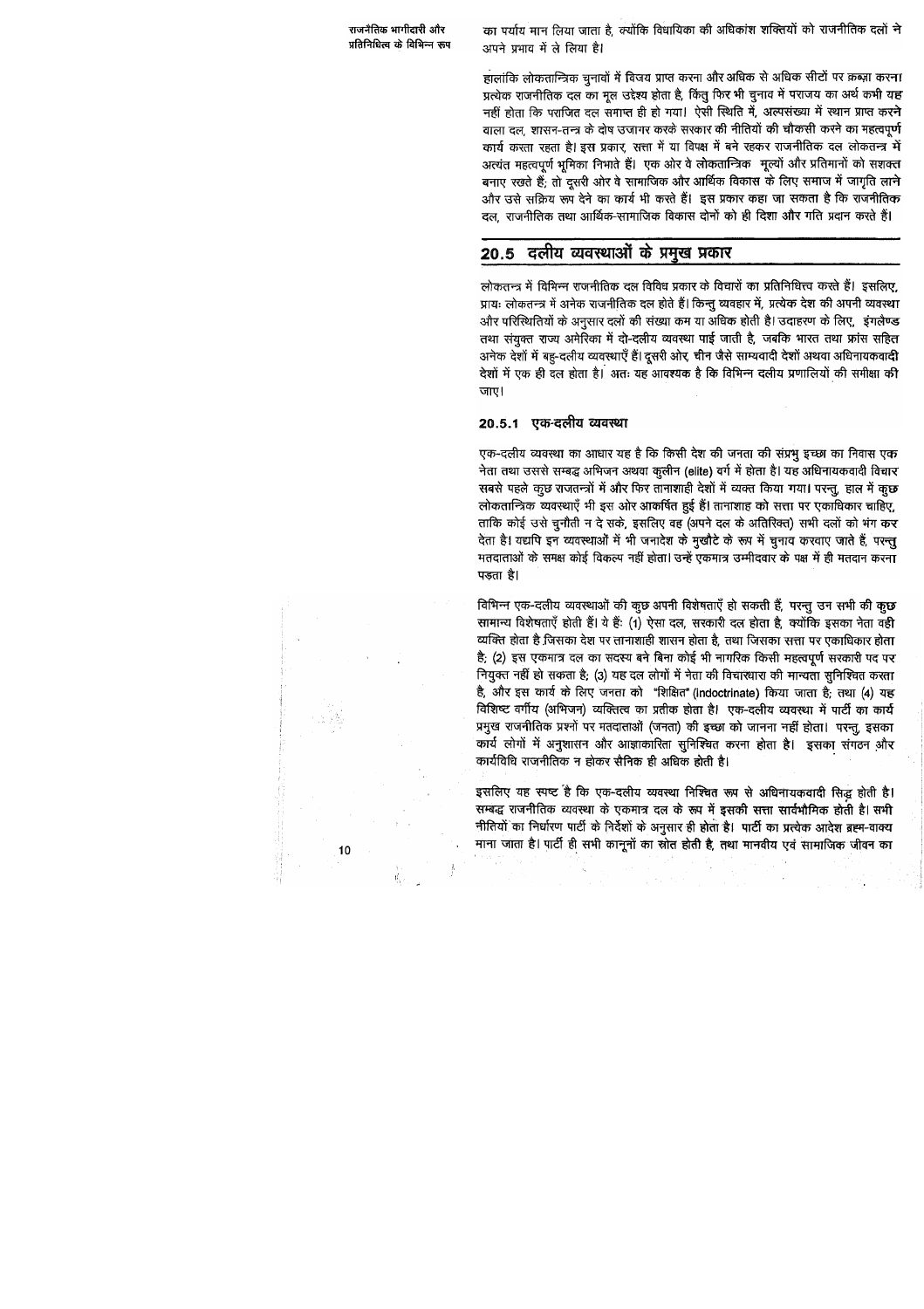कोई भी पक्ष इससे प्रभावित हुए बिना नहीं रहता। अतः, इसमें कोई आश्चर्य नहीं होना चाहिए कि, एक-दलीय व्यवस्था में भाषण, अभिव्यक्ति, प्रेस एवं संघ बनाने की स्वतन्त्रता के अधिकारों का दमन कर दिया जाता है। परिणामस्वरूप, समाज और राज्य के मध्य अंतर लगभग समाप्त हो जाता है. तथा समाज को राज्य पूरी तरह अपने अधीन कर लेता है। इस प्रकार के दल की स्थापना 1922 में मुसोलिनी के नेतृत्त्व में इटली में फ़ासी व्यवस्था के साथ हुई थी। मुसोलिनी ने अपनी फ़ासी पार्टी के अतिरिक्त अन्य सभी दलों को भंग कर दिया। जब 1933 में जर्मनी में हिटलर सत्ता में आया तो उसने भी अपनी नाज़ी पार्टी के अतिरिक्त सभी विरोधियों को समाप्त कर दिया। हिटलर ने 1934 में स्वयं अपनी पार्टी में से अनेक प्रमुख सदस्यों को निकाल दिया, या उन्हें गोली मरवाकर उनकी हत्या करवा दी क्योंकि वे दलीय हित के लिए कार्य नहीं कर रहे थे। इसी प्रकार, पूर्व सोवियत संघ में मात्र साम्यवादी दल (कम्युनिस्ट पार्टी) को कार्य करने की अनुमति थी, तथा 1936 और 1938 में उसमें से अनेक प्रमुख सदस्यों को निष्कासित कर दिया गया था।

एक और भी स्थिति है। उत्तर-औपनिवेशिक युग में, अनेक अफ्रीकी-एशियाई देशों में भी "जनता की इच्छा" पर आधारित एक-दलीय व्यवस्थाओं की स्थापना हुई थी। इनमें कुछ प्रमुख देश थे: घाना, केन्या अथवा कीनिया, तन्ज़ानिया, तुर्की, मौक्सिको इत्यादि। तुर्की में तो 1923 से लेकर 1946 तक जनवादी गणतन्त्रीय दल (People's Republican Party) ने लोकतन्त्र को नष्ट किए

यूनियन' (TANU) की स्थापना की थी, वह एक-दलीय लोकतन्त्र का एक अन्य अच्छा उदाहरण थी। तन्ज़ानिया में तानू) (TANU) ही एकमात्र मान्यता-प्राप्त पार्टी थी किन्तु फिर भी तन्ज़ानिया के मतदाताओं को यह स्वतन्त्रता थी कि वे पार्टी (TANU) के किसी भी उम्मीदवार के पक्ष में वोट कर सकते थे, क्योंकि पार्टी प्रत्येक निर्वाचन क्षेत्र में अपने एक से अधिक उम्मीदवार खड़े करती थी। केन्या if, 1969 में सरकार ने एकमात्र विपक्षी दल 'केन्या अफ्रीकन पीपल्स यूनियन' (Kenya African People's Union) पर तो प्रतिबंध लगा दिया था, परन्तु इस पार्टी के सदस्यों को व्यक्तिगत रूप से चुनाव लड़ने का अधिकार दिया गया था।

इस प्रकार, एक-दलीय प्रणाली को दो श्रेणियों में विभक्त किया जा सकता है। (1) अधिनायकवादी (तानाशाही) एक-दलीय व्यवस्था; तथा (2) ग़ैर-अधिनायकवादी एक-दलीय व्यवस्था। परन्तु, समग्र रूप से यह कहा जा सकता है कि सभी एक-दलीय प्रणालियाँ तानाशाही प्रवृत्ति की होती हैं। एक दलीय प्रणाली अपनी ही प्रकार के दर्शन और जीवन-शैली की घोषणा करती हैं और समस्त समाज को उसी के अनुरूप कार्य करना होता है। जैसा कि बार्कर का कहना है, "एक-दलीय व्यवस्था की लोकतान्त्रिक आलोचना केवल उद्देश्यों की आलोचना नहीं, जीवन की समस्त प्रक्रिया की आलोचना है।" वास्तव में, सत्ता पर एक ही दल का एकाधिकार (monopoly) समस्त सभ्यता के लिए एक गम्भीर ख़तरा है।

### 20.5.2 दो-दलीय व्यवस्था

दो-दलीय (या द्विदलीय) व्यवस्था उसे कहते हैं जिसमें केवल दो प्रमुख राजनीतिक दल होते हैं और जिन्हें जन-समर्थन प्राप्त होता है, तथा जिनसे सत्ता संभालने की अपेक्षा की जाती है। इस व्यवस्था में भले ही कुछ अन्य छोटे दल भी हो सकते हैं, परन्तु उनकी भूमिका न होने के बराबर होती है। इस व्यवस्था में, किसी भी समय-विशेष पर, निर्वाचन के फलस्वरूप दोनों में से एक दल को बहुमत प्राप्त होता है, तथा वह सरकार का गठन करता है। दूसरा दल अल्पमत में होने के कारण विपक्ष की भूमिका निभाता है। इस व्यवस्था में छोटे दलों के होने के बावजूद, सत्ता पर दो प्रमुख दलों में से एक का ही अधिकार होता है। संयुक्त राज्य अमेरिका तथा इंगलैण्ड दो-दलीय व्यवस्था के सर्वश्रेष्ठ उदाहरण हैं। अमेरिका में ये दल हैं; डेमोक्रेटिक पार्टी तथा रिपब्लिकन पार्टी। इंगलैण्ड में सरकार का निर्माण लेबर पार्टी (श्रमिक दल) तथा कन्ज़र्वेटिव पार्टी (अनुदार दल) में से एक दल करता है।

हालांकि यह सही है कि इंगलैण्ड और अमेरिका की दो-दलीय व्यवस्थाओं में भी अंतर है। इंगलैण्ड के दोनों राजनीतिक दल भले ही प्रगतिशील हैं, और समय के अनुसार स्वयं को ढालते रहने वाले

राजनीतिक दलीय व्यवस्थाएँ

 $11$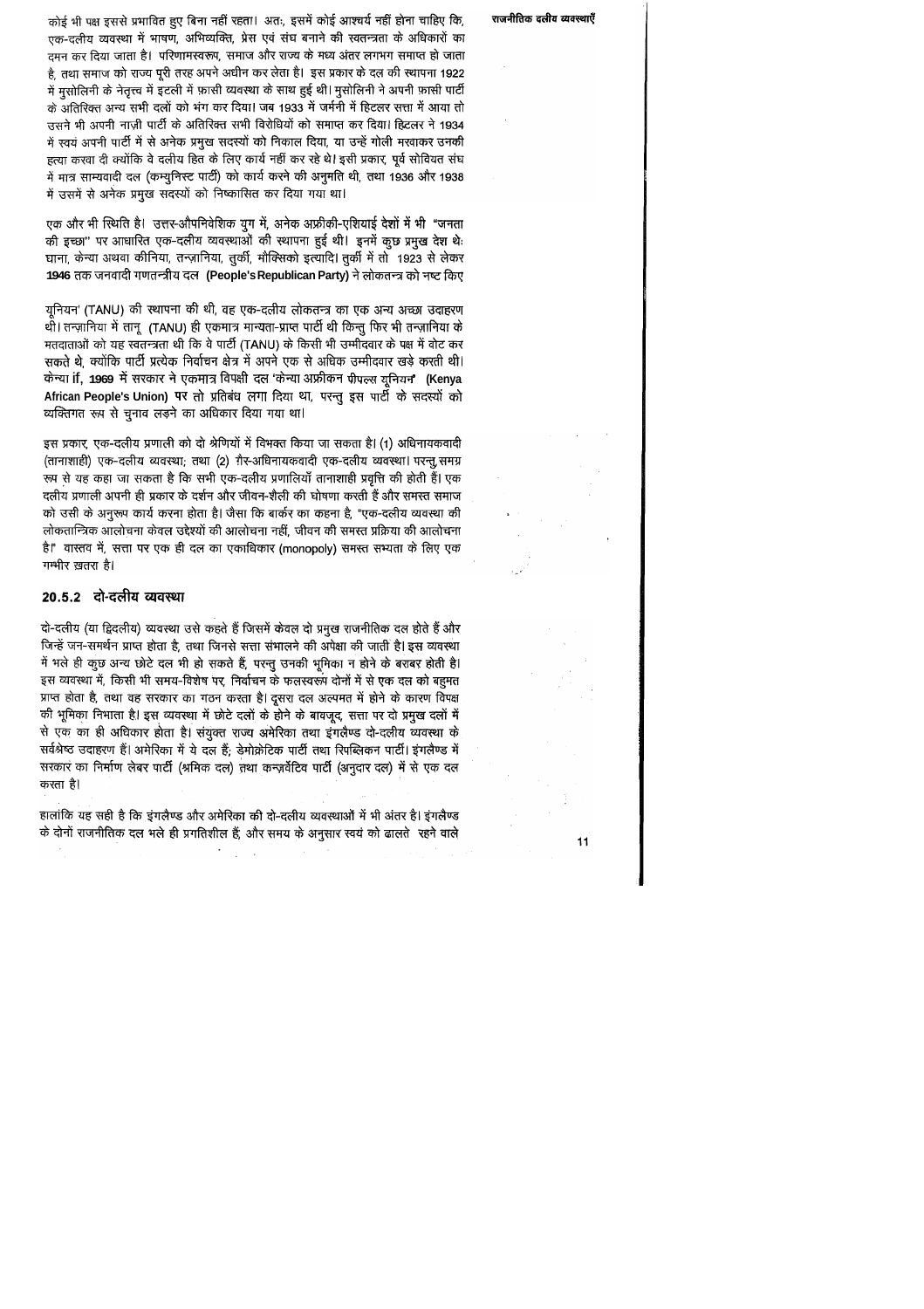हैं किन्तु फिर भी इन दोनों दलों में स्पष्ट वैचारिक भिन्नता है। उधर, अमेरिका के दोनों दलों में कोई विशेष वैचारिक भेद नहीं है; उनके कार्यक्रमों में चुनाव को जीतने की दृष्टि से फेर-बदल होते रहते हैं। इन विभिन्नताओं को देखते हुए, दो-दलीय व्यवस्था की भी दो श्रेणियाँ हो सकती हैं ... (1) अरपष्ट (indistinct) दो-दलीय व्यवस्था (जैसी कि संयुक्त राज्य अमेरिका में है) तथा (2) स्पष्ट (distinct) दो-दलीय व्यवस्था (जिसका उदाहरण इंगलैण्ड है)।

#### 20.5.3 बहु-दलीय व्यवस्था

बहु-दलीय व्यवस्था में तीन या उससे भी अधिक प्रमुख राजनीतिक या स्पष्ट दल होते हैं, जिनमें सत्ता के लिए संघर्ष चलता है, परन्तु किसी भी एक दल को प्रायः पूर्ण (absolute) बहुमत नहीं मिल पाता। यह प्रणाली, स्थानीय विशिष्टताओं के साथ, भारत, फ्रांस, स्विट्ज़रलैण्ड, जर्मनी, इटली इत्यादि अनेक देशों में पाई जाती है।

सरकार के स्थायित्व की दृष्टि से बहु-दलीय व्यवस्था के दो वर्ग हो सकते हैं। (क) अस्थायित्व वाली बहु-दलीय प्रणाली (unstable multi-party system) तथा (ख) कार्यकारी बहु-दलीय प्रणाली (Working Two-Party System)। जैसा कि नाम से **8** स्पष्ट है, प्रथम वर्ग की व्यवस्था स्थायित्व प्रदान नहीं कर पाती है। भारत की वर्तमान स्थिति, जिसमें बार-बार त्रिशंकु लोक सभा (Hung Parliament) चुनी जा रही है, प्रथम वर्ग का अच्छा उदाहरण है। भारत if 1996-99 की अवधि में तीन प्रधानमन्त्रियों के नेतृत्त्व में चार सरकारों की स्थापना हुई। तीसरे और चौथे गणतंत्र की अवधि में फ्रांस में निरंतर सरकारें बनती और गिरती रहीं। इटली भी बहु-दलीय व्यवस्था का एक अन्य उदाहरण है जहाँ द्वितीय विश्व युद्ध के बाद से किसी भी एक दल को संसद में बहुमत नहीं मिला है।

दूसरी ओर, कार्यकारी (Working) बहु-दलीय व्यवस्था में भी अनेक दल होते हैं, परन्तु उनके गठबंधन प्रायः दो विकल्प प्रस्तुत करते हैं, इसमें सरकार को स्थायित्व भी प्राप्त होता है। भूतपूर्व जर्मनी में सोशल डेमोक्रेटिक पार्टी के सरकारी पार्टी बनने से पूर्व ट्वि-दलीय प्रणाली में तीन पार्टियों में से दो पार्टी मिलकर हमेशा सरकार बनाती थी और सोशल डेमोक्रेट्स हमेशा विपक्ष में रहते थे। जर्मनी के दो गठबंधन काफ़ी स्थायी सरकारें दे सके हैं। इसी प्रकार नॉर्वे, स्वीडन, बेल्ज़ियम तथा इज़राइल में भी बहु-दलीय प्रणाली में अधिक अख्थिरता नहीं पाई जाती।

# 20.5.4 दो-दलीय बनाम बहु-दलीय व्यवस्थाएँ

लोकतन्त्र उतना ही सफलतापूर्वक बहु-दलीय प्रणाली में कार्य करता है जितनी ट्वि-दलीय प्रणाली में। फिर भी प्रत्येक प्रणाली के कुछ गुण-अवगुण तो होते ही हैं। बहु-दलीय व्यवस्था के समर्थकों के तर्क है कि: (क) भारत जैसे बहुल समाज में जनमत की भिन्नताओं को अधिक भली-भान्ति केवल बहु-दलीय व्यवस्था में अभिव्यक्त किया जा सकता है; (ख) यह विविध हित समूहों की आकांक्षाओं का प्रतिनिधित्व और उनकी संतुष्टि करती है; (ग) इस व्यवस्था में, दो-दलीय व्यवस्था की अपेक्षा, मतदाताओं के समक्ष उम्मीदवारों तथा दलों के रूप में अधिक विकल्प होते हैं; (घ) इसमें बहुमत की मनमानी करने की सम्भावना बहुत कम हो जाती है; तथा (च) यह व्यवस्था अपेक्षाकृत अधिक लचीली है क्योंकि इसमें समूहों का संगठन, उनका एकीकरण तथा पृथकीकरण समयानुसार अधिक आसानी से हो सकता है।

सैद्धान्तिक रूप से भले ही बहु-दलीय व्यवस्था के पक्ष में बहुत कुछ कहा जा सकता है, फिर भी वास्तविकता कुछ और ही है। जैसा कि हमने स्वयं भारत में ही देखा, किसी भी दल को संसद में बहुमत न मिलने के कारण मिली-जुली (साझी) सरकारों का बार-बार गठन करना पड़ा। मन्त्रिपरिषद् के सदस्य, प्रधानमन्त्री से निर्देश लेने की अपेक्षा अपने दलीय नेताओं से दिशा-निर्देश माँगते हैं। यही नहीं, छोटी-छोटी बात पर छोटे (एक सदस्य वाले दल तक) दल, सरकार से समर्थन वांपस ले लेने की धमकी देते रहते हैं। आश्चर्य नहीं कि, सरकार को शासन चलाने के लिए समय नहीं मिल पाता क्योंकि सहयोगी दलों को प्रसन्न रखना ही एक मुख्य कार्य बन जाता है। यह कार्य बहुधा राष्ट्रीय

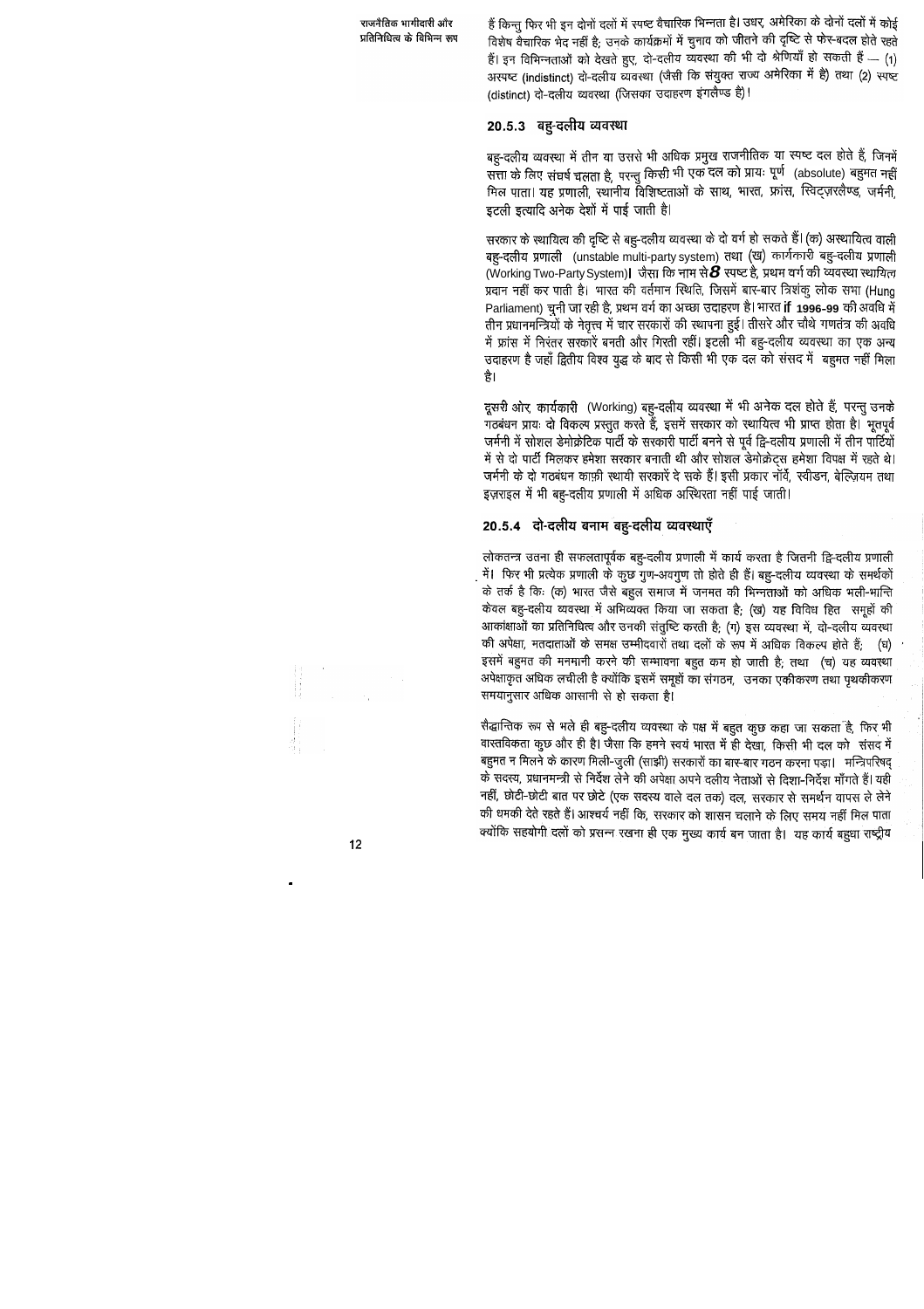#### राजनीतिक दलीय व्यवस्थाएँ

हित की अनदेखी करके करना पड़ता है। साझी सरकार का नेतृत्त्व करने वाला बड़ा दल प्रायः इस बात के लिए विवश हो जाता है कि वह बहुमत जुटाने के लिए अपने कार्यक्रमों में परिवर्तन तथा अपनी नीतियों के साथ समझौता करे। इस तरह की सरकार की नीतियाँ विभिन्न दलों की नीतियों की खिचड़ी होती है, जिसके कारण मतदाताओं और सरकार के बीच खाई उत्पन्न हो जाती है।

इन सब प्रयासों के बावजूद, साझी (coalition) सरकारें बड़ी आसानी से गिर जाती हैं, क्योंकि इनमें शामिल विभिन्न दल कुछ न कुछ माँग करते ही रहते हैं, और छोटी-सी बात पर समर्थन वापस ले लेते हैं। भारत में 1997 में काँग्रेस (आई) के समर्थन वापस लेने पर पहले देवेगौड़ा सरकार और फिर गुजराल सरकार गिर गई। वाजपेयी सरकार को 1999 में अन्ना द्रमुक द्वारा समर्थन वापस ले लेने पर पराजय का मुँह देखना पड़ा। ऐसी परिस्थितियों में बार-बार चुनाव करवाना देश पर भीषण बोझ ड़ालता है। ऐसा भी होता है कि बहु-दलीय व्यवस्था में संगठित विपक्ष का अभाव हो जाता है और यह अनुमान नहीं लगाया जा पाता कि सरकार गिरने के बाद कौन-कौन से दल मिलकर सरकार बनाएँगे। एक और दोष यह भी है कि मतदाताओं के लिए यह निश्चय करना कठिन हो जाता है कि वे किसके पक्ष में मतदान करें। आम नागरिक पार्टियों की भीड़ से घबरा जाता है। अत: लास्की ने बहु-दलीय व्यवस्था को सरकार के लिए घातक़ (fatal) कहा था।

दूसरी ओर, दो-दलीय व्यवस्था के समर्थकों का तर्क है कि इसमें मतदाता परेशान नहीं होते, क्योंकि उनके समक्ष दो ही विकल्प होते हैं जिनमें से किसी एक के पक्ष में मत देकर वे स्थायी सरकार की रथापना में सहयोग देते हैं। दूसरे, सत्तारूढ़ (बहुमत प्राप्त) दल को किसी की दया पर निर्भर नहीं रहना पड़ता। इसलिए वह अपनी नीतियों को दृढ़तापूर्वक लागू कर सकता है। इससे सरकार प्रभावी होती है। तीसरे, चूँकि दोनों दल जानते हैं कि उन्हें अप्रतिबद्ध (non-committed) मतदाताओं के मत प्राप्त करने के प्रयास करने के लिए दूसरे दल के कुछ समर्थकों को भी अपनी ओर आकर्षित करना होता है इसलिए दोनों ही दल एक-दूसरे को अंकुश में रखते हैं, और दोनों में से कोई भी अतिवादी नहीं हो पाता। चौथे, लोकतन्त्र में जनमत का विशेष महत्व होता है, और दो ही दलों की उपस्थिति से सभी मुद्दों पर विवाद और विचार-विमर्श के लिए आदर्श स्थिति उपलब्ध होती है। जैसा कि लास्की का विचार है लोकतन्त्र की सफलता के लिए "दो बड़े दलों के परस्पर-विरोधी विचारों की अभिव्यक्ति से राजनीतिक व्यवस्था अधिक सक्षम होती है।"

परन्तु, दो-दलीय व्यवस्था को स्थायित्व का कुछ मूल्य अवश्य चुकाना पड़ता है। इस प्रणाली का आधार है कि देश में केवल दो ही विचारधाराएँ हैं। वास्तव में किसी भी जागरूक समाज में अनेक विचार और मत होते हैं जोकि राजनीतिक विचार और चर्चा में उभर कर सामने आते हैं। यह दो-दलीय व्यवस्था में सम्भव नहीं है। इस व्यवस्था में कुछ बनावटीपन दिखाई देता है। जनमत की अभिव्यक्ति में निहित स्वार्थ उभर कर सामने आ जाते हैं। अमेरिकी लूट पद्धति (spoils systems) इसका प्रत्यक्ष उदाहरण है। इसके अतिरिक्त, दो-दलीय व्यवस्था में विधायिका की शक्तियों का ह्रास होता है, तथा मन्त्रिमण्डल की तानाशाही स्थापित हो जाती है। संसद में विशाल बहुमत से समर्थित सरकार प्रायः मनमानी करने लगती है।

बहु-दलीय एवं दो-दलीय दोनों व्यवस्थाओं के गुण-दोष का मूल्यांकन करने पर यह स्पष्ट हो जाता है कि सभी देशों के लिए किसी एक ही व्यवस्था की सिफ़ारिश करना बुद्धिमत्ता नहीं होगी। प्रत्येक देश के ऐतिहासिक, सामाजिक और आर्थिक परिवेश में ही यह निश्चय किया जा सकता है कि किस देश के लिए कौन सी व्यवस्था उपयुक्त होगी। समस्त विश्व को ब्रिटिश या अमरीकी व्यवस्था पर आधारित नहीं किया जा सकता है। किसी देश की राजनीतिक संस्कृति का विशेष महत्व होता है। रकैन्डिनेवियन देशों में बहु-दलीय व्यवस्थाएँ राजनीतिक संस्कृति का अंश होने के कारण सफलतापूर्वक कार्य कर रही हैं।

 $13<sup>°</sup>$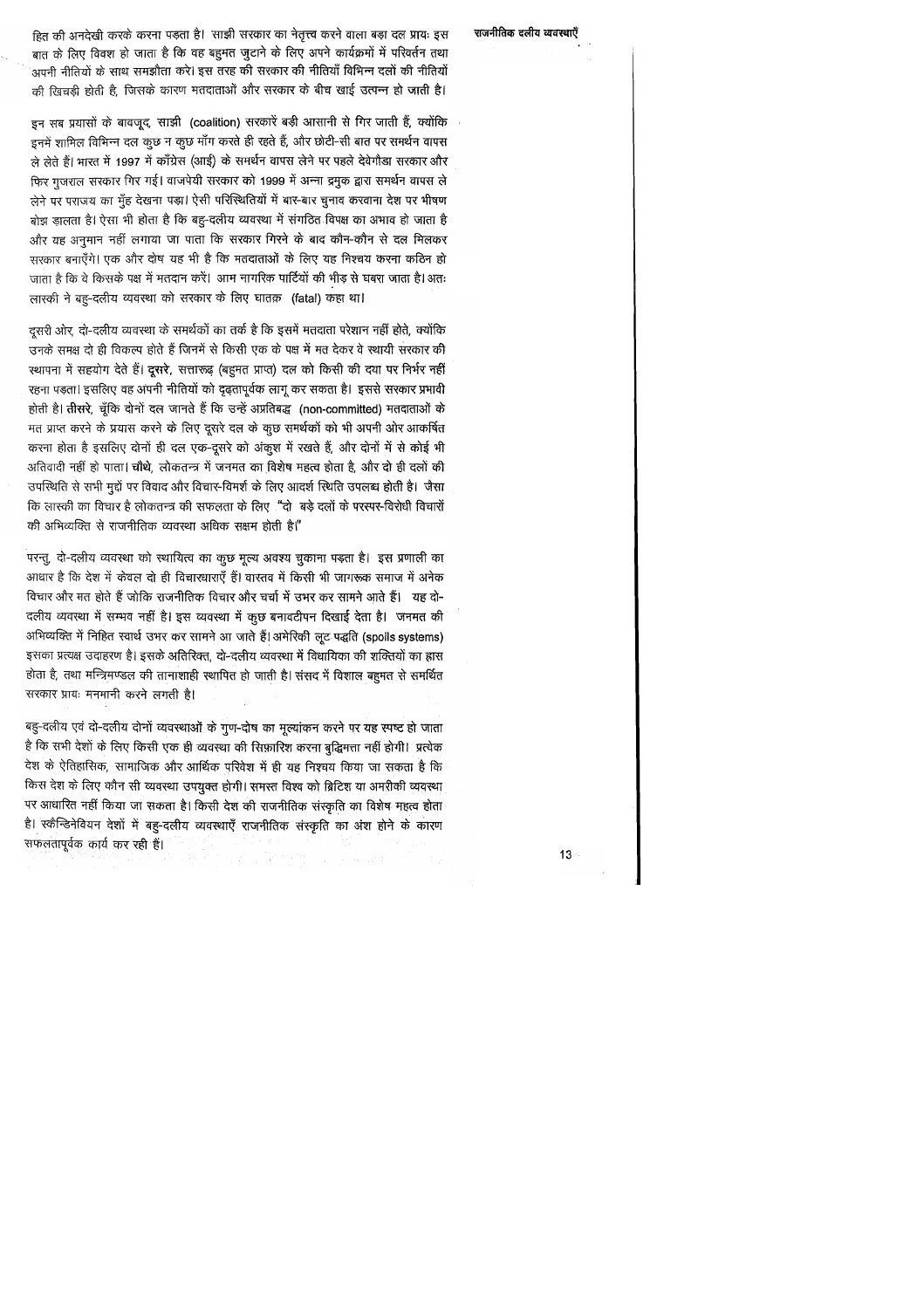बोध प्रश्न 2

क) अपने उत्तरों के लिए नीचे दिए गए स्थान का प्रयोग कीजिए। नोटः ख) इस इकाई के अंत में दिए गए उत्तरों से अपने उत्तर मिलाइए।

1) लोकतन्त्र में राजनीतिक दलों की भूमिका की चर्चा कीजिए।

2) विभिन्न राजनीतिक दलीय-व्यवस्थाओं के गुण-दोषों का आलोचनात्मक विश्लेषण कीजिए।

# 20.6 दलीय व्यवस्था की आलोचना

लगभग सभी देशों में, किसी न किसी कारण से, दलीय व्यवस्था की आलोचना की जाती है। प्रथम, आरोप यह है कि राजनीतिक सत्ता के लिए निरंतर चलने वाला संघर्ष, राष्ट्रीय हितों की उपेक्षा करके, विधायिका को रणभूमि में परिवर्तित कर देता है। दूसरे, फ़िज़ूल के मुद्दे उठाकर राजनीतिक दल प्रायः महत्वपूर्ण सार्वजनिक प्रश्नों से जनता का ध्यान हटाकर राजनीति का अहित करते हैं। तीसरे, दल स्वायत्त हो जाते हैं, क्योंकि वे चुनाव जीतने के उद्देश्य से, सिद्धान्तों और राष्ट्रीय हितों की अवहेलना करने लगते हैं। चौथे, कई बार राजनीतिक दल अनावश्यक रूप से राष्ट्रीय महत्व के राजनीतिक मुद्दों को स्थानीय चुनावों के मुद्दे भी बना देते हैं। पाँचवें, पार्टी के कार्यकर्ताओं को चुनाव में सफलता दिलवाने के पुरस्कार के रूप में नियुक्त करके सिद्धान्तों का बलिदान कर दिया जाता है, तथा लूट प्रथा (spoils system) को बढ़ावा मिलता है। छठे, "दलीय भावना प्रायः नैतिक मूल्यों को नष्ट कर देती है," क्योंकि दलीय हित के समक्ष सिद्धान्तों का बलिदान कर दिया जाता है। 'सातवें, पार्टियाँ चुनाव अभियान के लिए जिन लोगों से धन एकत्र करती हैं जीतने के पश्चात् उन्हें उन लोगों के पक्ष में आवश्यक-अनावश्यक सभी प्रकार के निर्णय करने पड़ते हैं। इससे भ्रष्टाचार को बढ़ावा मिलता है। अंतिम, दलों का संचालन प्रायः कूछ नेतागण अपने गुटों (cliques) की सहायता से करते हैं। इसका परिणाम यह होता है कि जन-इच्छा को हताश होना पड़ता है।

# 20.7 क्या दल-रहित लोकतन्त्र सम्भव है?

अनेक आलोचनाओं के बावजूद, इसमें कोई संदेह नहीं है कि आधुनिक लोकतन्त्र के लिए राजनीतिक दल नितांत आवश्यक हैं। यदि लोकतन्त्र जनता की सरकार है तो राजनीतिक दलों को अनिवार्य संस्थाओं के रूप में स्वीकार करना ही होगा। पार्टियाँ जनादेश प्राप्त करने के समकालीन मुद्दे निश्चित करती हैं। वे इस प्रकार के जनमत और विचारों की अभिव्यक्ति के राजनीतिक तन्त्र का कार्य सम्पादित करती हैं। पार्टियाँ विभिन्न वर्गों के बीच की आर्थिक और भौगोलिक दूरी को कम करती हैं, तथा सार्वजनिक नीति निर्धारण में आम सहमति लाने का प्रयास करती हैं। इसके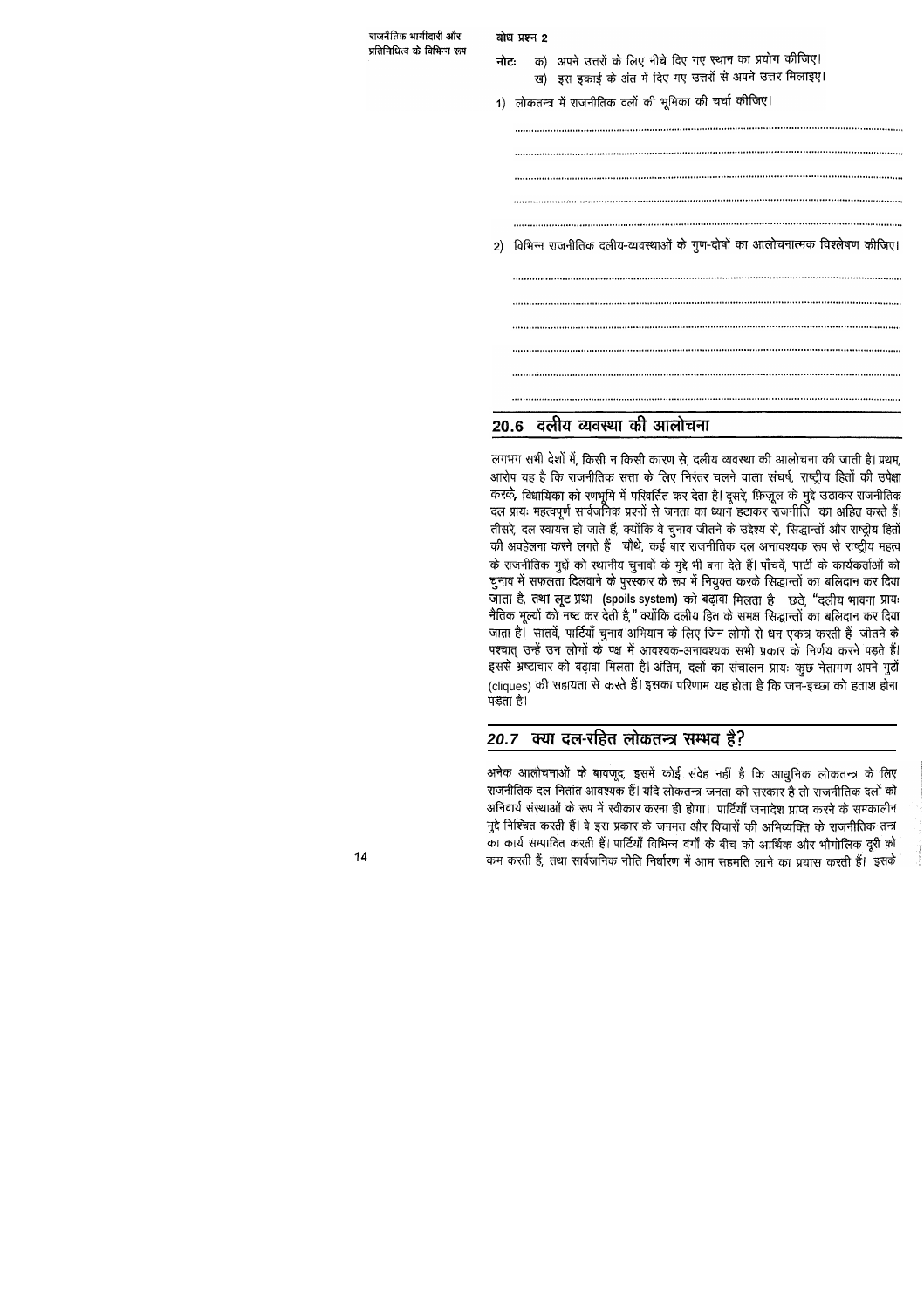अतिरिक्त, राजनीतिक मुद्दों को जन-साधारण के समक्ष प्रस्तुत करके वे शिक्षक की भूमिका भी निभाती हैं। राजनीतिक दल उत्तरदायित्व सुनिश्चित करते हैं। यह कार्य, सरकार के कार्य पर लगातार आलोचनात्मक दृष्टि रखकर विपक्षी दल पूरा करते हैं। इस प्रकार, राजनीतिक दल एकमात्र ऐसा साधन हैं जिनके द्वारा प्रभुसत्ता-सम्पन्न जनता सरकार पर नियन्त्रण रखती है। केवल दलों के माध्यम से ही सरकारों को सांविधानिक तथा शांतिपूर्ण तरीकों से बदला जा सकता है। इसीलिए तो अमरीकी संविधान निर्माताओं की इच्छा और अपेक्षा के विपरीत, संयुक्त राज्य अमेरिका में, उसकी स्थापना के कुछ ही वर्षों के भीतर, राजनीतिक दल स्थापित हो गए थे। अतः दलों के अभाव में लोकतन्त्र चल ही नहीं सकता। स्वर्गीय जय प्रकाश नारायण जैसे कुछ भारतीय नेताओं का दल-रहित लोकतन्त्र का आह्वान अव्यावहारिक और असम्भव है।

#### बोध प्रश्न 3

- क) अपने उत्तरों के लिए नीचे दिए गए स्थान का प्रयोग कीजिए। नोटः ख) इस इकाई के अंत में दिए गए उत्तरों से अपने उत्तर मिलाइए।
- 1) दलीय व्यवस्था के दोषों का विश्लेषण कीजिए।

2) यह स्पष्ट कीजिए कि दल-रहित लोकतन्त्र क्यों सम्भव नहीं है।

## <u>20.8 सारांश</u>

राजनीतिक दल ऐसा संगठन होता है जिसके माध्यम से व्यक्ति तथा व्यक्ति-समूह राजनीतिक सत्ता प्राप्त करने का प्रयास करते हैं। यदि वे सत्तारूढ़ होने में सफल हो जाते हैं तो वे अपनी नीतियों और कार्यक्रमों को वास्तविक रूप देने की चेष्टा करते हैं। दलों की उत्पत्ति के लिए अनेक कारण उत्तरदायी माने जाते हैं। इनमें मानव की झगड़ालू (संघर्ष करने की) प्रकृति, उनके स्वभाव-सम्बन्धी मतभेद, गतिशील एवं प्रगतिशील नेतृत्व, राजतन्त्र को सामाजिक-राजनीतिक परिवर्तनों के द्वारा सीमित किया जाना, तथा सार्वभौमिक मताधिकार का चलन और लोगों के परस्पर-विरोधी हित प्रमुख कारण माने जाते हैं।

दलीय व्यवस्थाएँ आम तौर पर तीन प्रकार की हैं - (1) एक दलीय व्यवस्था (या प्रणाली), (2) दो दलीय व्यवस्था, तथा (3) बहु-दलीय व्यवस्था। एक-दलीय व्यवस्था प्रायः ग़ैर-लोकतान्त्रिक होती है। उधर, दो-दलीय और बहु-दलीय व्यवस्थाओं के अपने गुण और दोष होते हैं। इसलिए

#### राजनीतिक दलीय व्यवस्थाएँ

 $15<sub>2</sub>$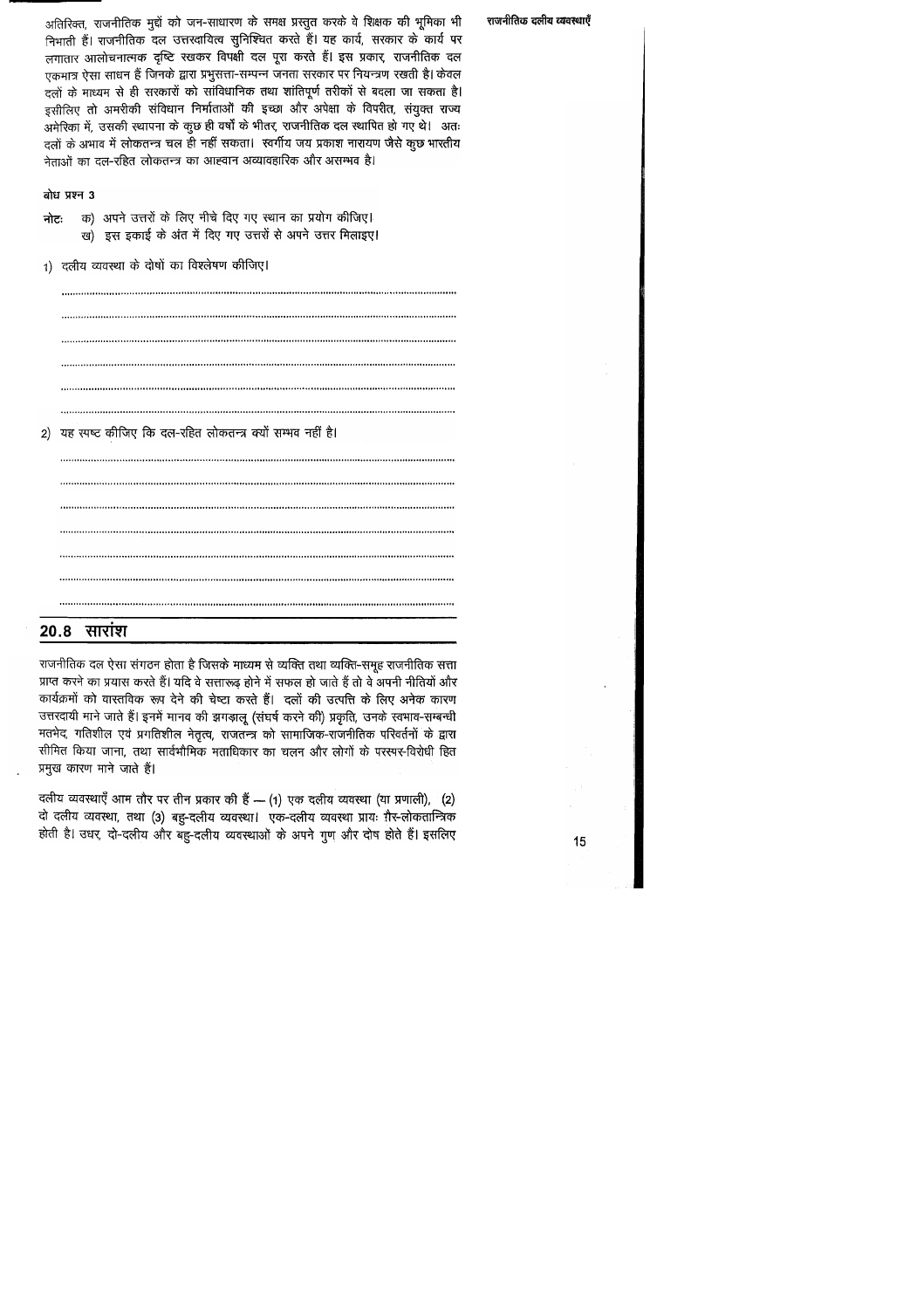$\mathcal{L}_{\text{max}}$  and  $\mathcal{L}_{\text{max}}$  and  $\mathcal{L}_{\text{max}}$ 

सबसे अधिक महत्वपूर्ण बात यह है कि किसी भी देश की राजनीतिक संस्कृति ही यह निर्धारित राषरी जायक गलवनून पात पर है कि तकती का सामानी राष्ट्रीय होगी। दलीय व्यवस्था में अवश्य करता है कि उत्तादन की ता स्वादन को संगीत के लिए यह आवश्यक है, क्योंकि राजनीतिक दल ही मतदाताओं को सरकार के साथ सम्बद्ध करते हैं।

| 20.9 शब्दावली        |                |                                                                                                                                       |
|----------------------|----------------|---------------------------------------------------------------------------------------------------------------------------------------|
| राजनीतिक दल/पार्टी   | $\mathbf{1}$   | एक ऐसा समूह जो सरकार पर नियंत्रण कर सत्ता<br>में आने के लिए कार्यशील होता है।                                                         |
| दलीय व्यवस्था        | $\ddot{\cdot}$ | विभिन्न दलों की ऐसी व्यवस्था जो देश के कानूनों<br>के अनुसार कार्यान्वित होती है।                                                      |
| अधिनायकवादी व्यवस्था |                | जहाँ एक ही दल को बने रहने और शासन करने<br>का अधिकार होता है और  जहाँ व्यक्ति की स्वतन्त्रता<br>एवं लोकतन्त्र को नष्ट कर दिया जाता है। |
| राजनीतिक संस्कृति    |                | :        राजनीतिक व्यवस्था और राजनीतिक मुद्दों पर लोगों<br>के व्यवहार, विचारों, मूल्यों, विश्वासों एवं दृष्टिकोणों<br>का योग।         |

# 20.10 कुछ उपयोगी पुस्तकें

M. Duverger, Political Parties (New York: Wiley, 1954)

Jean Blondel, An Introduction to Comparative Government (London: Weidenfed and Nicolson, 1969) I.

S.E. Finer, Comparative Government (London: Allen Lane, The Penguin Press, 1970)

Amal Ray and Mohit Bhattacharya, Political Theory: Ideas and Institutions (Calcutta : The World Press, 1994) Chapter 27.

## 20.11 बोध प्रश्नों के उत्तर

बोध प्रश्न 1

- 1) तीन प्रकार के स्पष्टीकरण दिए जाते हैं: (क) लोगों की झगड़ालू प्रवृत्ति लोग अपनी इस प्रवृत्ति के कारण अलग-अलग दल बनाते हैं; (ख) लोगों के अलग-अलग दृष्टिकोण उनके विभिन्न विचार एवं आस्थाएँ उन्हें उनके जैसे विचार रखने वाले लोगों के साथ मिलकर पृथक दल बनाने के लिए प्रेरित करती हैं; (ग) किसी चमत्कारी व्यक्ति का नेतृत्व जिसके पीछे लोग एकत्र हो जाते हैं।
- 2) राजनीतिक दल लोगों का संगठित समूह होता है, जिसका उद्देश्य चुनावी प्रक्रिया द्वारा राजनीतिक सत्ता प्राप्त करना होता है। दबाव समूह अपने हितों की अभिवृद्धि करते हैं, परन्तु वे न ही चुनाव लड़ते हैं और न सत्तारूढ़ होते हैं।

16

H. Eckstein and David E. Apter, Comparative Politics, (London, 1963)

Roy C. Macridis and Bernard Brown, Comparative Politics (Dorsey, 1964)